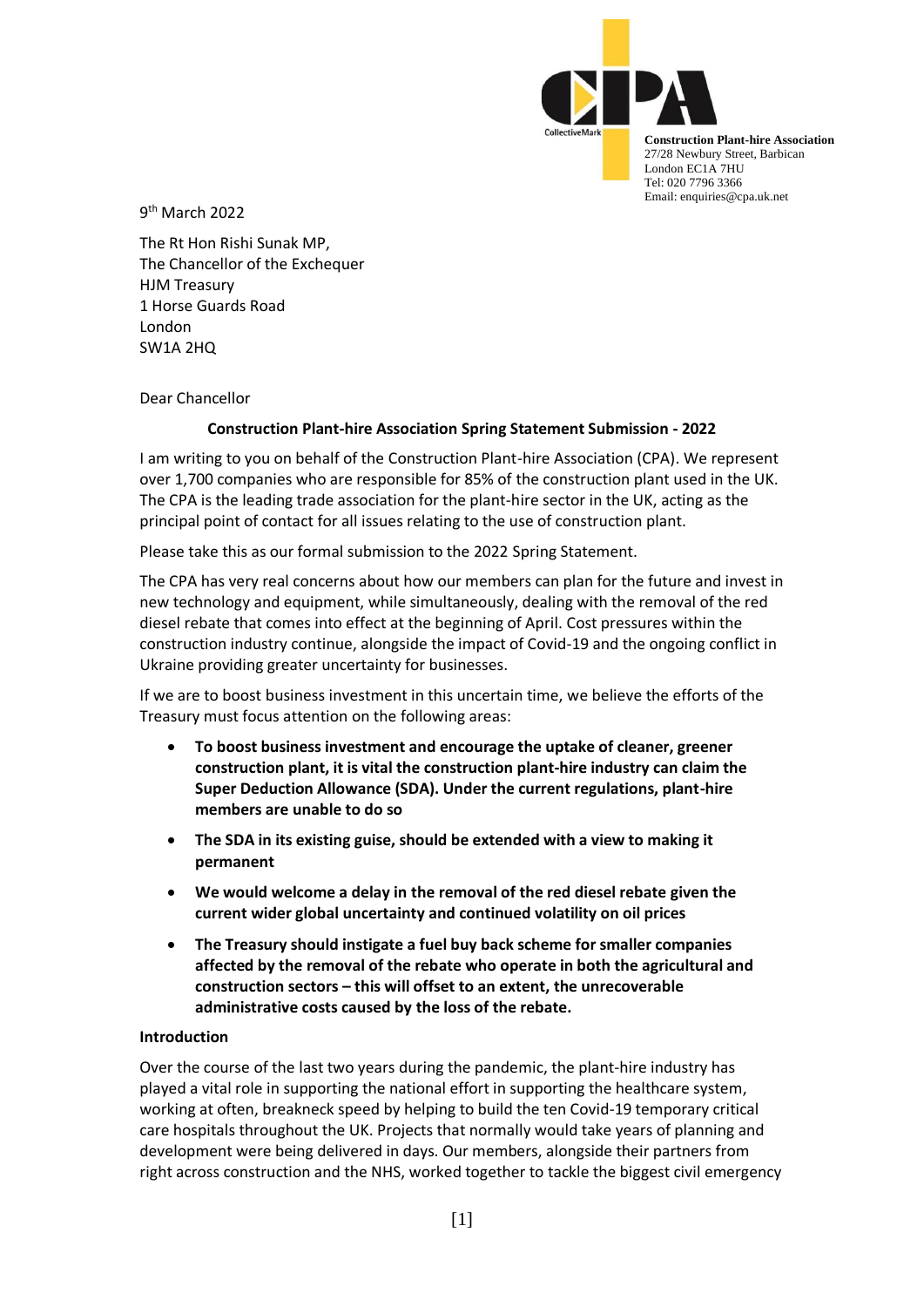since the Second World War. Yet as we look to recover and get back to business as usual, the sector is facing cost pressures that for some companies, might prove too much to bear.

### **Extending the Super Deduction Allowance**

#### **CPA Recommendation**

**To boost business investment and encourage the uptake of cleaner, greener construction plant, it is vital the construction plant-hire industry can claim the Super Deduction Allowance (SDA). Under the current regulations, plant-hire companies are unable to do so.** 

In the Budget last year, you rightly identified the need for UK businesses to increase investment to improve productivity and develop new technologies. The SDA was introduced in 2021, scheduled to run for two years. In the Budget speech from March 2021, you gave the example of construction plant as one of the technologies that could take advantage of the SDA.

Yet under existing legislation, plant-hire companies cannot claim the SDA. The Treasury currently believes when construction plant is being hired, it is being leased out to companies – with the owner of the plant not bringing it into productive use. This policy may have been appropriate to prevent leasing companies benefitting from the extra allowance but works against the well-established and efficient construction hire sector. This is a fundamental mistake for which our members are now paying. It also punishes companies who are losing the rebate for red diesel yet cannot claim the SDA to invest in new cleaner, greener construction plant – the exact aim and justification from the Treasury, for removing the rebate.

### **CPA Recommendation**

### **The SDA in its existing guise, should be extended with a view to making it permanent**

With the continued uncertainty in the wider global economy, businesses need consistency and a degree of confidence if they are to navigate what remains unchartered territory. This state is set to continue for the foreseeable future. The SDA is set to run out over the course of the next 12 months. It is vital the SDA is extended for all businesses, with no set limit on when it is due to expire. This will provide confidence, certainty and broaden the scope and range of companies who are able to claim the SDA – especially those plant-hire companies who are looking to invest in new electric or hydrogen powered plant.

### **Concerns on the impact of losing the red diesel rebate**

### **Removing the red diesel rebate will impact on business investment and add to construction costs**

Already we have seen the price of oil rise to record amounts not seen since 2014. When set against the continued uncertain economic recovery from the pandemic and now, the ongoing conflict within Ukraine, the removal of the rebate will further increase price pressures on our members at a time when they have limited scope to absorb costs. The Civil Engineering Contractors Association (CECA) estimate removing the rebate will cost construction £490m.

Although the government is keen to utilise construction as part of the economic recovery, adding to the plant-hire industry's cost base undermines the efforts of our members to remain competitive while also growing their business. It will impact on their efforts to invest in new plant-hire technology given how slim profit margins already are within the sector.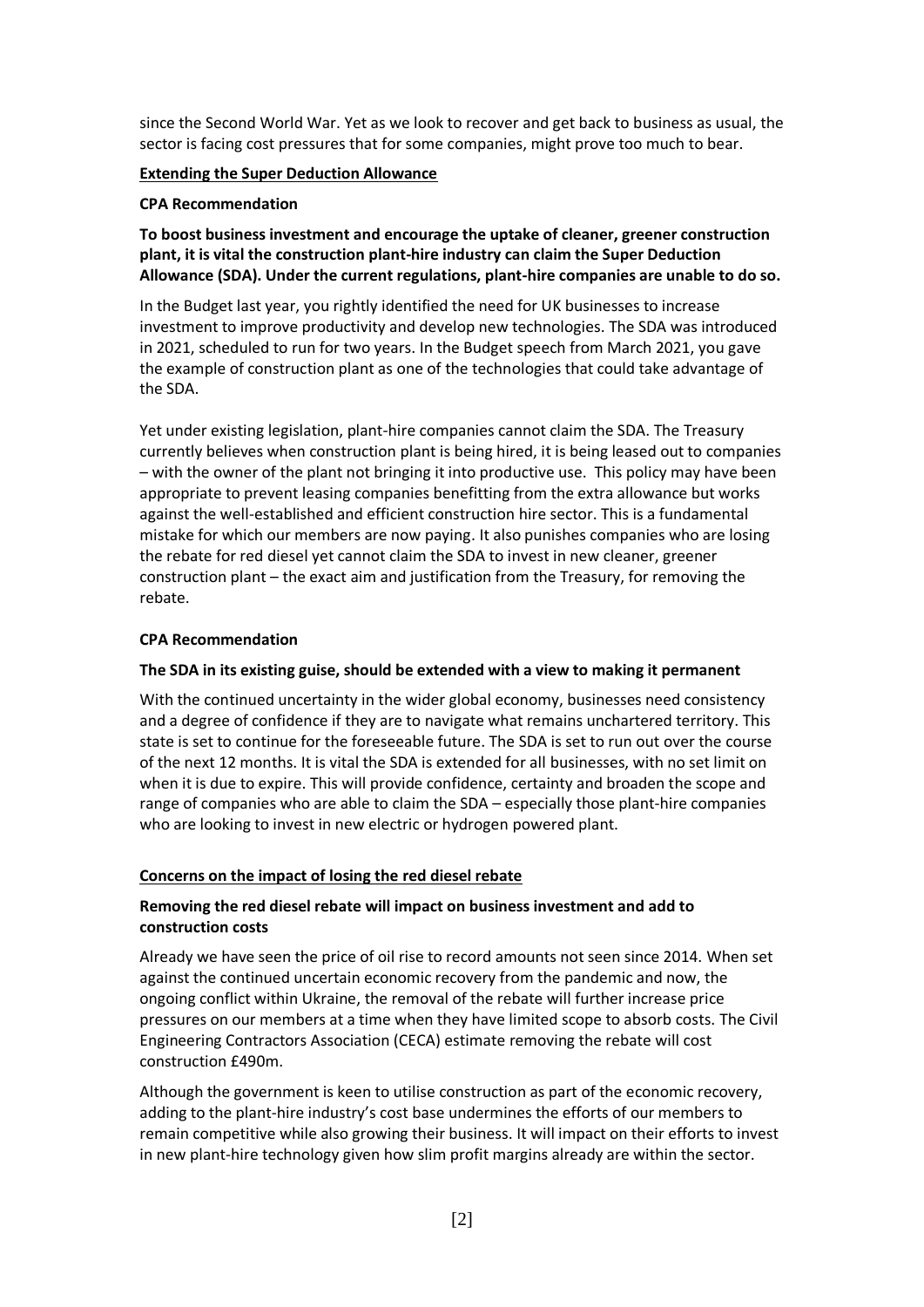# **Removing the red diesel rebate will do nothing to stimulate supply side development of new electric plant or improve air quality – even though that is the aim of the policy**

Throughout discussions with officials at the Treasury, we have been told that this is part of the government's efforts to lower emissions and move the UK towards a low carbon economy. The industry has already made great strides in working with manufacturers in developing cleaner engines. Removing the red diesel rebate does nothing to stimulate the supply side development of new technologies and will have no impact on air quality. Given the worldwide shortage of semi-conductors, industry experts predict there will be significant delays to the delivery of new electric powered plant.

In a recent Westminster Hall Debate, when asked how removing the rebate will improve air quality, the Exchequer Secretary to the Treasury, Helen Whately MP was unable to provide any predictions on how much air quality will improve as a result of the policy. It is disappointing at this stage, less than four weeks before the rebate and right to use red diesel is removed, the Treasury is unable to show any predicted environmental benefits, yet seemingly is indifferent towards the detrimental impact it will have on the UK's construction plant-hire sector.

### **CPA Recommendation**

# **We would welcome a delay in the removal of the red diesel rebate given the current wider global uncertainty and continued volatility on oil prices**

With the ongoing uncertainty around oil prices, we would welcome a delay in the removal of the rebate until oil prices are more stable and companies are better able to deal with the impact of rising costs. We continue to see delays in supplies of materials and construction products. Adding to the costs of construction at this very moment in time will only make matters worse.

### **CPA Recommendation**

**The Treasury should instigate a fuel buy back scheme for smaller companies affected by the removal of the rebate who operate in both the agricultural and construction sectors – this will offset to an extent, the unrecoverable administrative costs caused by the loss of the rebate.** 

Removing the rebate and right to use red diesel, will disproportionately impact smaller plant-hire companies. Many of these operators hire equipment out to both the construction and agriculture sectors. Under the forthcoming changes to the status and use of red diesel, companies, if they hire equipment out to agriculture customers, are allowed to fill fuel tanks with red diesel. However, once the equipment is returned and the machinery is hired out to a construction customer, the fuel tank must be drained of the red diesel and refilled with white diesel.

This process is inefficient and time consuming. It has the potential to damage the engine, it could result in environmental damage through diesel spills in the transfer of fuel from fuel tanks to storage tanks in depots and yards. In addition, operators will have to invest in different fuel storage facilities.

The mixture of different coloured fuels in tanks will effectively compromise the quality of fuels. We urge the Treasury to instigate a buy back scheme over the next five years for this mixed fuel, specifically for smaller operators i.e., those with a turnover of £1milion and under. This will offset the added cost and disruption from switching fuels and draining tanks, as well as helping smaller operators having to deal with the move to white, while simultaneously working with customers in the agriculture sector.